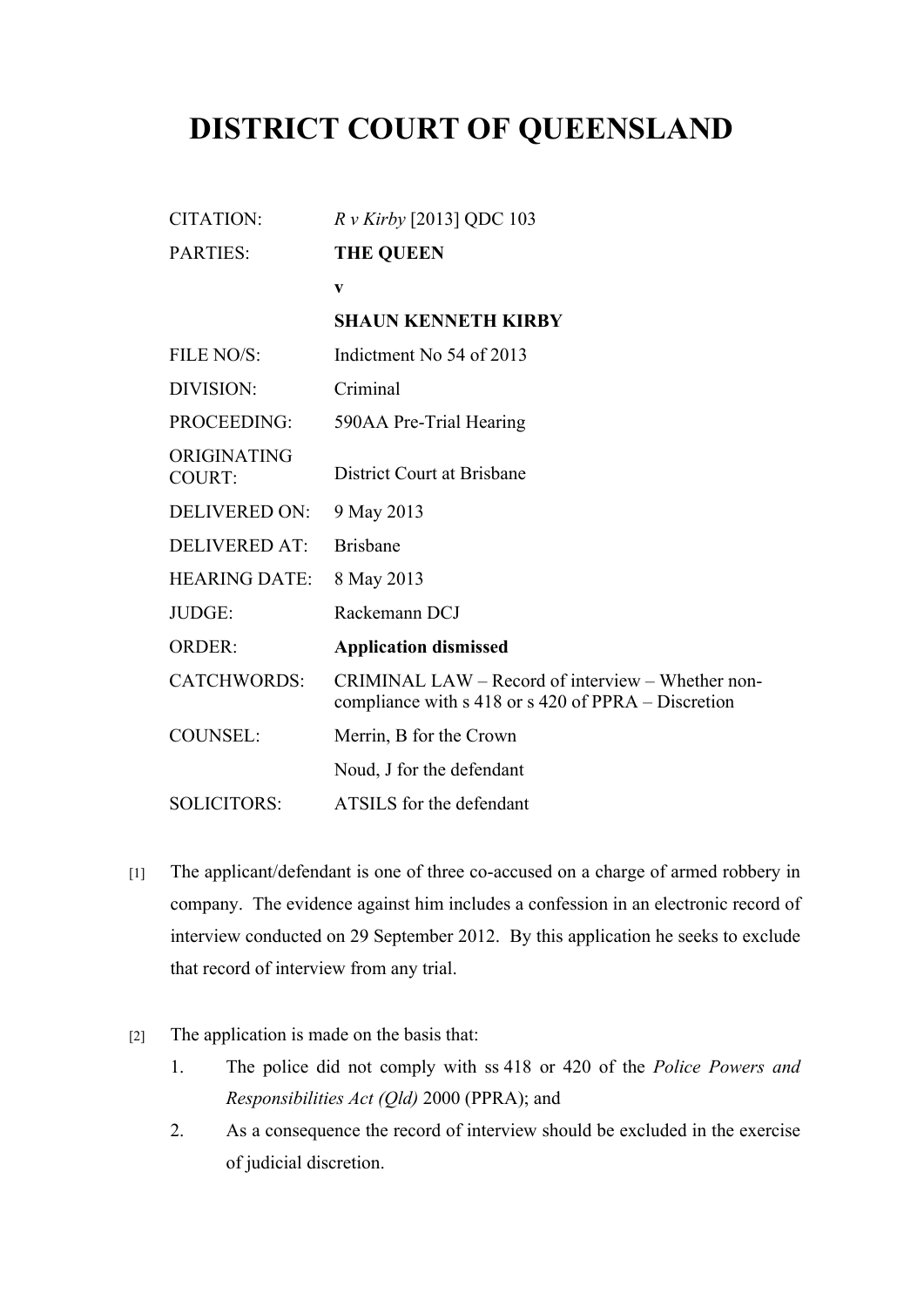## [3] Section 418 of the PPRA provides, relevantly, as follows:

## "**418 Right to communicate with friend, relative or lawyer**

- (1) Before a police officer starts to question a relevant person for an indictable offence, the police officer must inform the person he or she may—
	- (a) telephone or speak to a friend or relative to inform the person of his or her whereabouts and ask the person to be present during questioning; and
	- (b) telephone or speak to a lawyer of the person's choice and arrange, or attempt to arrange, for the lawyer to be present during the questioning.
- (2) The police officer must delay the questioning for a reasonable time to allow the person to telephone or speak to a person mentioned in subsection (1).
- (3) If the person arranges for someone to be present, the police officer must delay the questioning for a reasonable time to allow the other person to arrive."

The words used in informing the person of their rights must substantially comply with what is set out in s 34 of the Regulation.

- [4] The complaint relates to the failure to delay the interview to allow the applicant/defendant to speak to a lawyer and/or arrange or attempt to arrange for a lawyer to be present during the questioning. The police officer gave evidence that he did not do so because, after "rather a lot of debate between himself and his mother", the applicant/defendant decided to continue with the interview without speaking with a lawyer or arranging for one to be present.
- [5] It is evident, from the record of interview, that the applicant/defendant was advised of his rights under s 418. He was advised of his rights under s 418(1)(a) and, indeed, had his mother, Ms Veivers, present. Insofar as his right to communicate with a lawyer is concerned, the following conversation ensued:

"SNR CONST McCORMACK: … also you have the right to telephone or speak to a solicitor of your choice.

KIRBY: Yeah.

SNR CONST McCORMACK: Okay, to inform that solicitor of where you are and arrange or attempt to arrange for that solicitor to be present during questioning.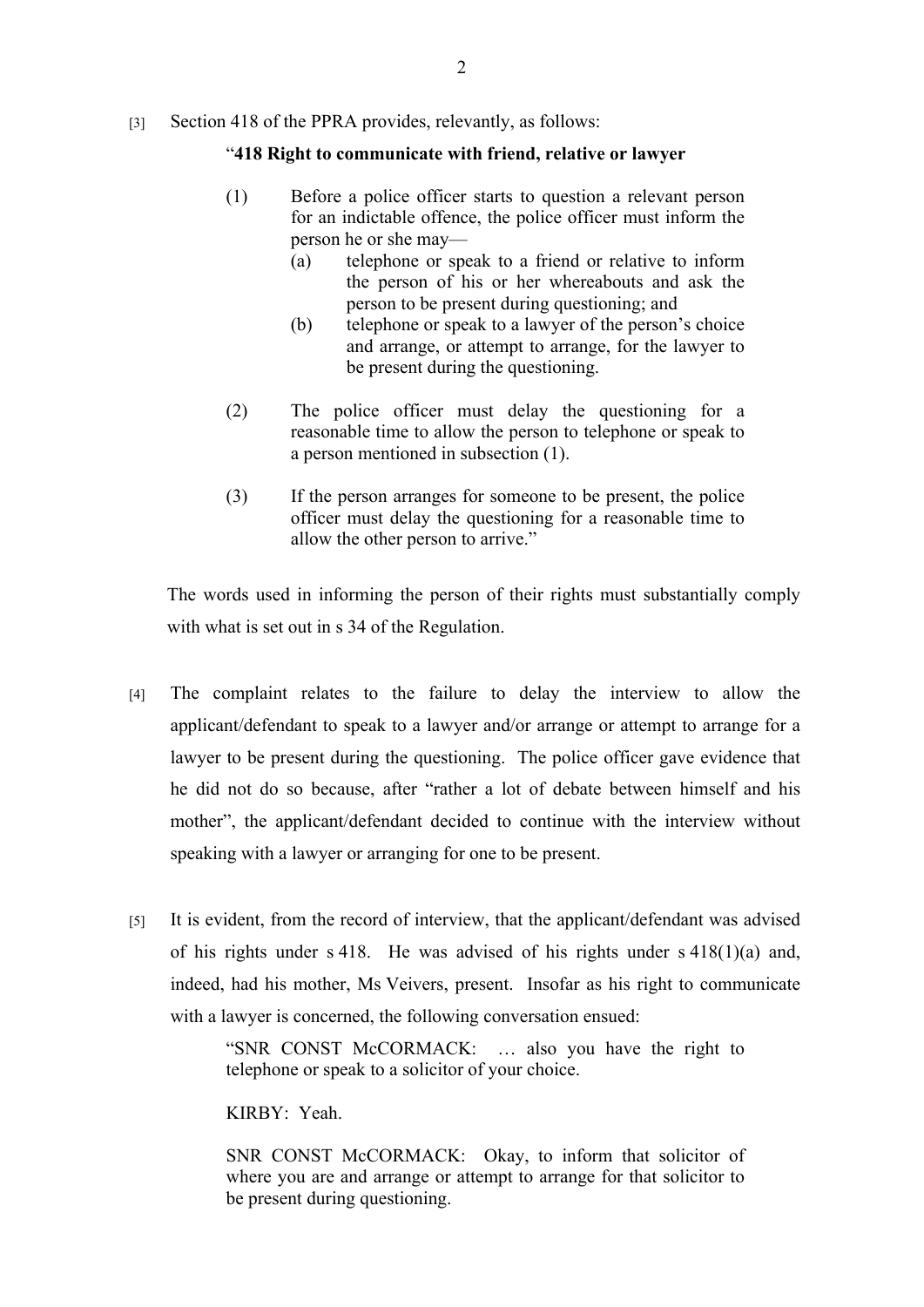KIRBY: Yep.

SNR CONST McCORMACK: Okay. Well, if you want to telephone or speak to any of these people, questioning can be delayed for a reasonable time for that purpose. Okay, is there anyone that you wish to telephone or speak to?"

[6] The applicant/defendant ultimately chose to continue with the interview without speaking to a lawyer and without a lawyer being present. In that regard, the following discussion ensued:

> "KIRBY: … well, I'm standing here, we'll do it, we'll do the interview now.

SNR CONST McCORMACK: Okay, so you're happy to—

KIRBY: Yep—

SNR CONST McCORMACK: Do the interview without a solicitor present.

KIRBY: Yep.

SNR CONST McCORMACK: Okay, yeah, I just can't, I can't influence you in any way that's all—

KIRBY: Yeah, yeah, I know. I'm just trying to figure out what like, it doesn't really matter either way, you know, you know what I mean, as far as I can see, I think, I don't know too much about it.

SNR CONST McCORMACK: Okay, so you're happy to continue?

KIRBY: Yeah, we'll continue—

SNR CONST McCORMACK: Okay.

KIRBY: I can end it whenever I want, can't I?

SNR CONST McCORMACK: You can if you want—

KIRBY: Yeah, sweet."

[7] In the period between when he was advised of his rights, under s 418, and when he chose to continue with the interview, there were a series of discussions between the applicant/defendant, the police officer and the applicant/defendant's mother. It was submitted, on behalf of the applicant/defendant, that in the course of those discussions he had indicated that he wanted a lawyer and that the interview should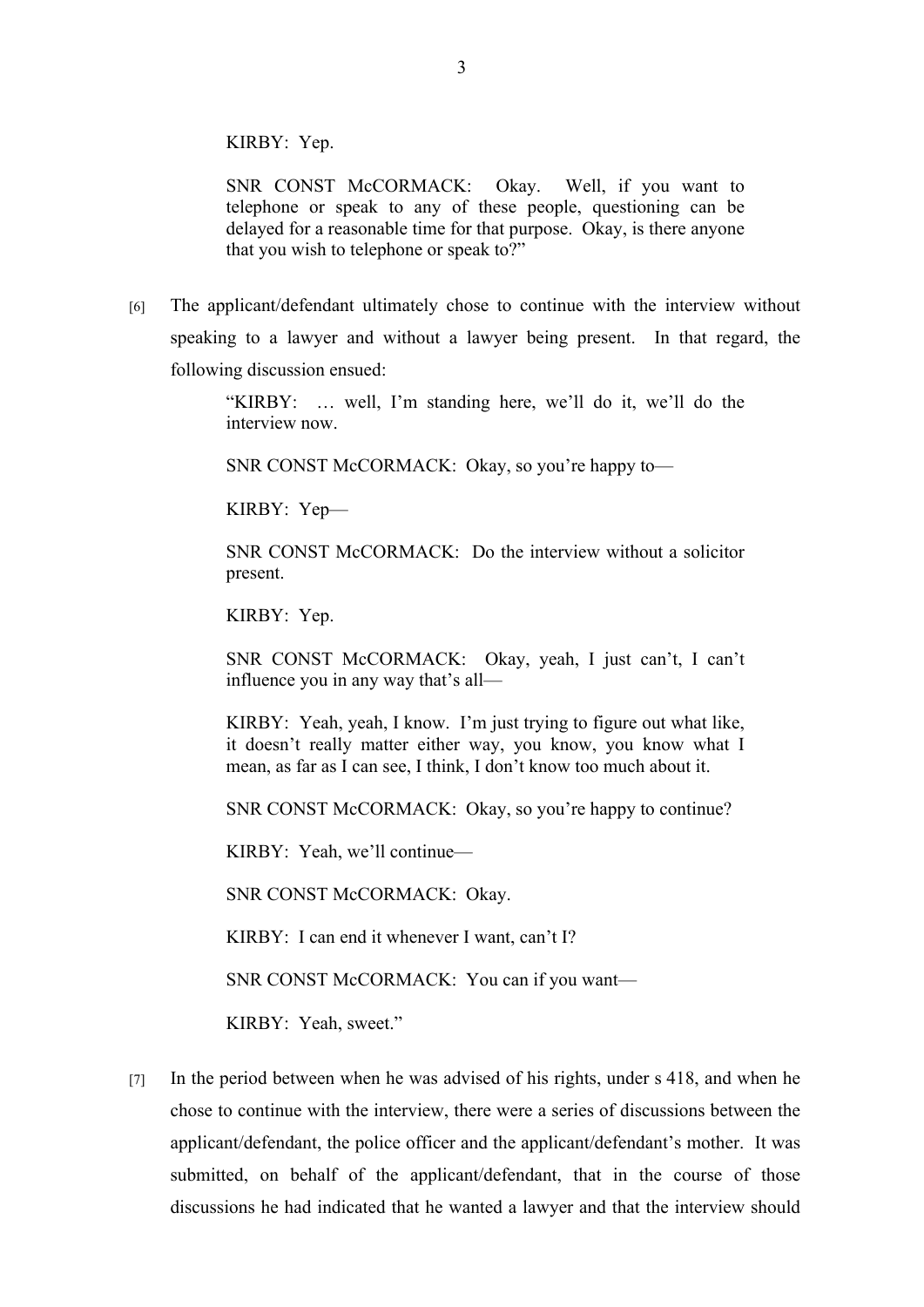have been delayed at that point. It should not have progressed to the point where the applicant/defendant ultimately agreed to continue without one.

- [8] It is not suggested that the admissions which followed were made involuntarily. Rather, it was submitted that had he spoken to a lawyer, the applicant/defendant might have made a different decision as to whether to proceed.
- [9] It was submitted on behalf of the respondent, that the preceding discussions did not reveal a decision to involve a lawyer. They simply evidenced the applicant/defendant weighing up whether to exercise his right to telephone or speak to a lawyer or to arrange for a lawyer to be present or to continue without one.
- [10] The relevant parts of the record of interview, in this regard, are set out at pages 5 and 6 of the transcript. I found it helpful to view the DVD recording, rather than simply rely upon the transcript.
- [11] Immediately after being informed of his rights under s 418, the applicant/defendant looked towards his mother who nodded and gestured in a way which suggested that she wanted him to tell the police officer that he did want to speak to a lawyer. The applicant/defendant then responded to the police officer as follows:

"Um, yeah but ah, oh um, what's the, what's the process in there with that, because I've got a lawyer."

He added:

"Oh well I can get a lawyer."

- [12] Counsel for the applicant/defendant submitted that, by responding in those terms, the applicant/defendant should be interpreted to have made a decision to exercise his right. That is said to follow from the fact that he is asking about the process by which he could exercise that right. The former however, does not necessarily follow from the latter. The applicant/defendant may well have simply been seeking information about the process before making a decision as to whether to exercise his right. That is how the police officer interpreted it.
- [13] The applicant/defendant then went on to say: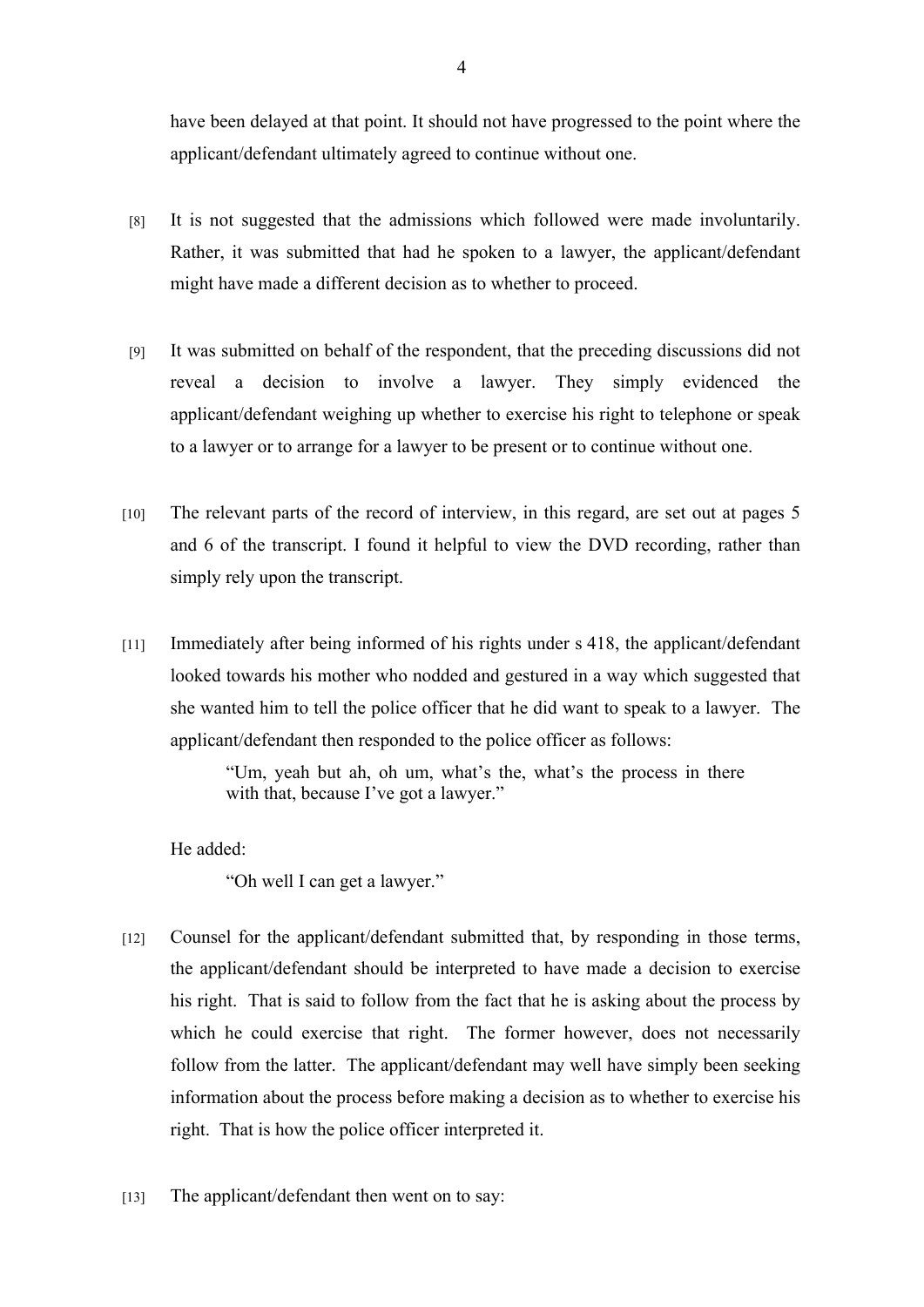"Um, what's that, what's the process, like what's going to happen if I want to do that, we don't interview now?"

The question as to what the process would be "if I want to do that" suggests that he had yet to make a decision as to whether or not to exercise his rights.

[14] In response to that question, he was informed, by the police officer, that he could speak to a solicitor and that arrangements could be made for him to speak with one at that stage. The applicant/defendant indicated a concern that it be a conversation with his own solicitor and was told:

"Ah we can, we can attempt to call them for you, yeah."

[15] The applicant then said:

"But I don't have his number. I want to get someone in here, um."

[16] At that point he turned to face his mother and had the following conversation with her:

> "KIRBY: … well just, it doesn't matter, because he doesn't need to be here now.

VEIVERS: No, but you, just don't do anything until I speak to him.

KIRBY: No, because he's still got to be, it would still be the same, um, it's still going to be the same."

- [17] That discussion is indicative of the continuing encouragement of his support person, for him to exercise the rights of which he had been informed, but his continuing indecision as to whether to do so.
- [18] The applicant/defendant then had a conversation with the police officer about whether he would go to court until such time as the questioning had been done. After that discussion the police officer said:

"SNR CONST McCORMACK: It's, it's up to you, it's up to you, if you want a solicitor here and speak to him before you're questioned you can. If you want to do this interview without speaking to a solicitor that's fine as well, it's up to you, it's just your right um to speak to a solicitor.

KIRBY: Well—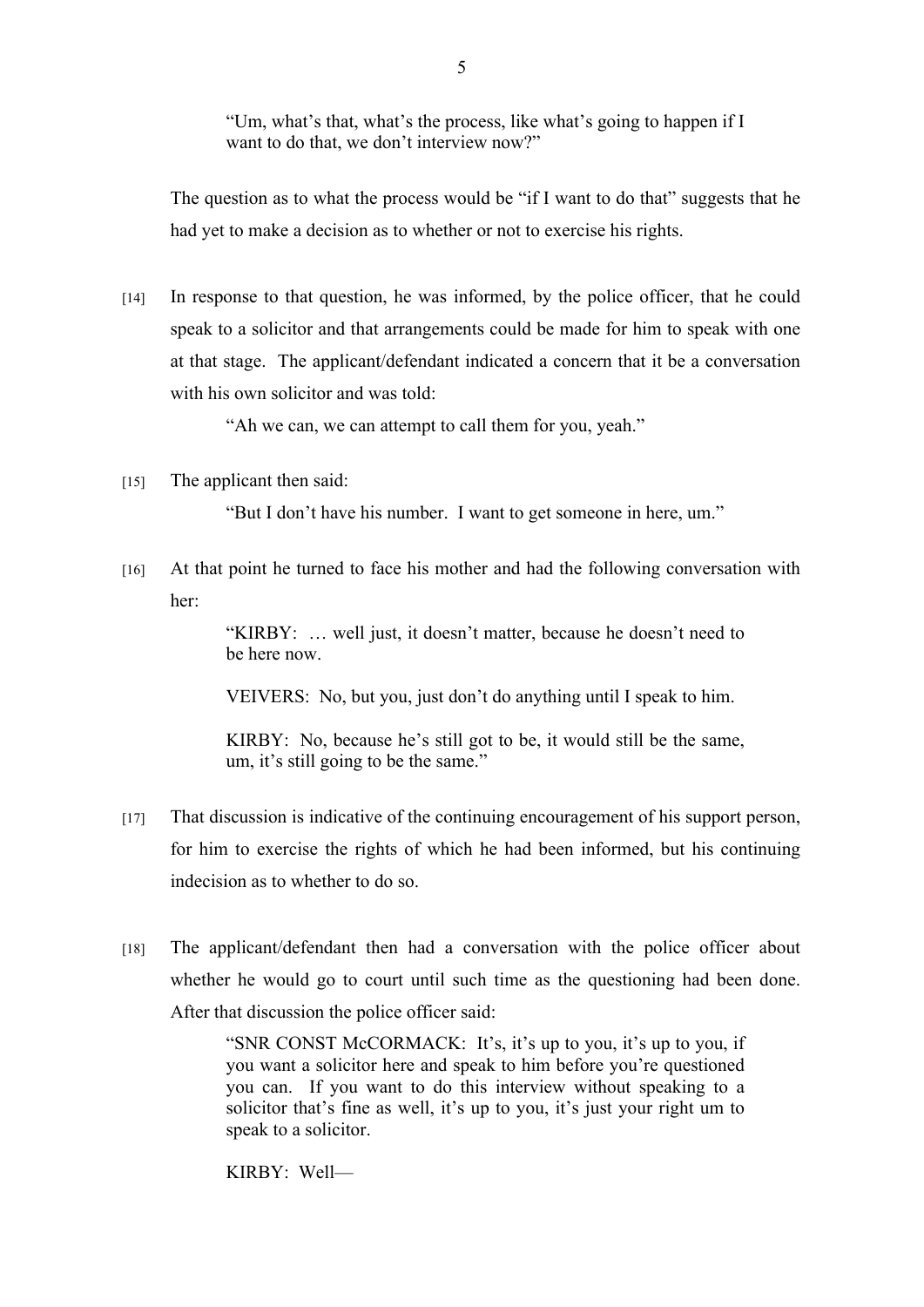SNR CONST McCORMACK: Beforehand, um, we can't influence in any way."

[19] The applicant/defendant then asked the police officer whether he thought it would be better for him to have a solicitor and the police officer repeated that he could not influence the applicant/defendant in any way. After some further discussion the applicant/defendant again turned to his mother and had the following conversation:

> "KIRBY: … I'd probably just do the interview, when you get, you can get hold of him<sup>1</sup> and whatnot, yeah? Huh?

VEIVERS: No I don't think so.

KIRBY: You don't think so.

VEIVERS: Mmhmm.

KIRBY: Well when are you going to be able to get a hold of him?

VEIVERS: I'll go straight down and talk."

- [20] That passage is consistent with the observation already made that his support person seemed to be in favour of him not proceeding until he spoke to his solicitor.
- [21] At the end of that discussion the applicant/defendant initially said, "All right, yeah, we'll just do that then."<sup>2</sup> This suggests that he was about to follow his mother's suggestion. He then paused however and put his head in his hands before sitting upright again before saying, "… well I'm standing here, we'll do it, we'll do the interview now." The conversation previously extracted in these reasons then ensues and he proceeds with the interview without speaking with a solicitor.
- [22] Having viewed the DVD, I am satisfied that:
	- 1. The applicant/defendant's initial query about the process was not indicative of a decision to exercise his right to speak to a solicitor or to have a solicitor present;
	- 2. What followed was a somewhat elongated consideration by the applicant/defendant as to whether to exercise his rights; and

<sup>1</sup> The transcript records [indistinct] rather than "a hold of him"

<sup>2</sup> The transcript, which reads "All right, yeah we'll see what happened" is in error.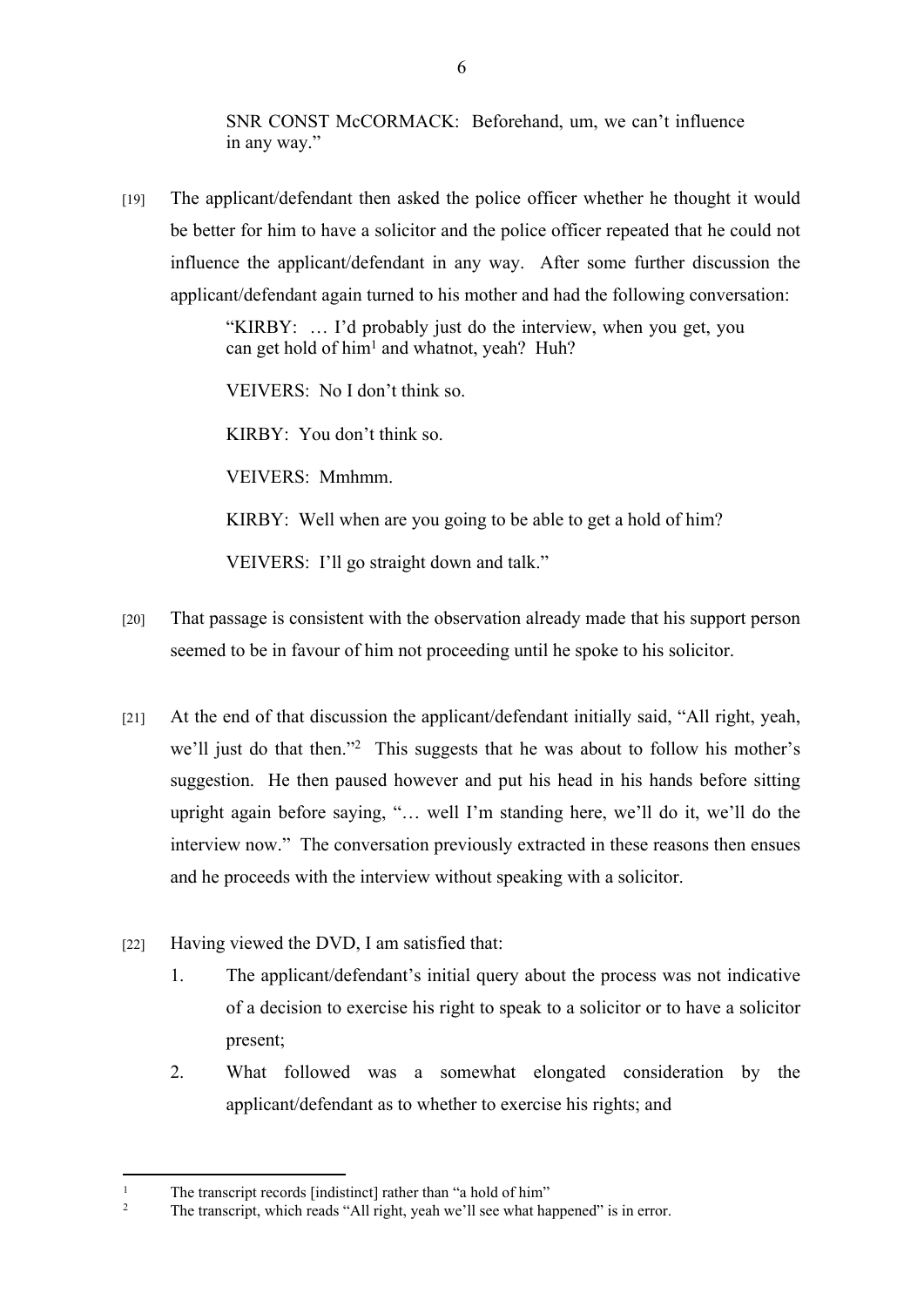- 3. The applicant/defendant's decision was only made when he indicated that he was prepared to proceed without a solicitor.
- [23] It might well be that the decision made by the applicant/defendant, apparently contrary to the urgings of his mother, was unfortunate for him, but the police officer had no obligation to ensure that the applicant/defendant made the wisest decision. His duty was to inform the applicant/defendant of his rights (which he did) and to delay the questioning for a reasonable time if the applicant/defendant chose to exercise those rights (which the applicant/defendant did not). The breach of s 418 has not been made out.
- [24] Section 420 of the PPRA relates to the questioning of Aboriginal people and Torres Strait Islanders. It provides, relevantly, as follows:

## "**420 Questioning of Aboriginal people and Torres Strait Islanders**

- (1) This section applies if—
	- (a) a police officer wants to question a relevant person; and
	- (b) the police officer reasonably suspects the person is an adult Aborigine or Torres Strait Islander.
- (2) Unless the police officer is aware that the person has arranged for a lawyer to be present during questioning, the police officer must—
	- (a) inform the person that a representative of a legal aid organisation will be notified that the person is in custody for the offence; and
	- (b) as soon as reasonably practicable, notify or attempt to notify a representative of the organisation.
- (3) Subsection (2) does not apply if, having regard to the person's level of education and understanding, a police officer reasonably suspects the person is not at a disadvantage in comparison with members of the Australian community generally."
- [25] The applicant/defendant informed the police officer that he was of Aboriginal descent. The police officer did not do the things referred to in s 420(2). The question is whether, having regard to the applicant/defendant's level of education and understanding, the police officer reasonably suspected that the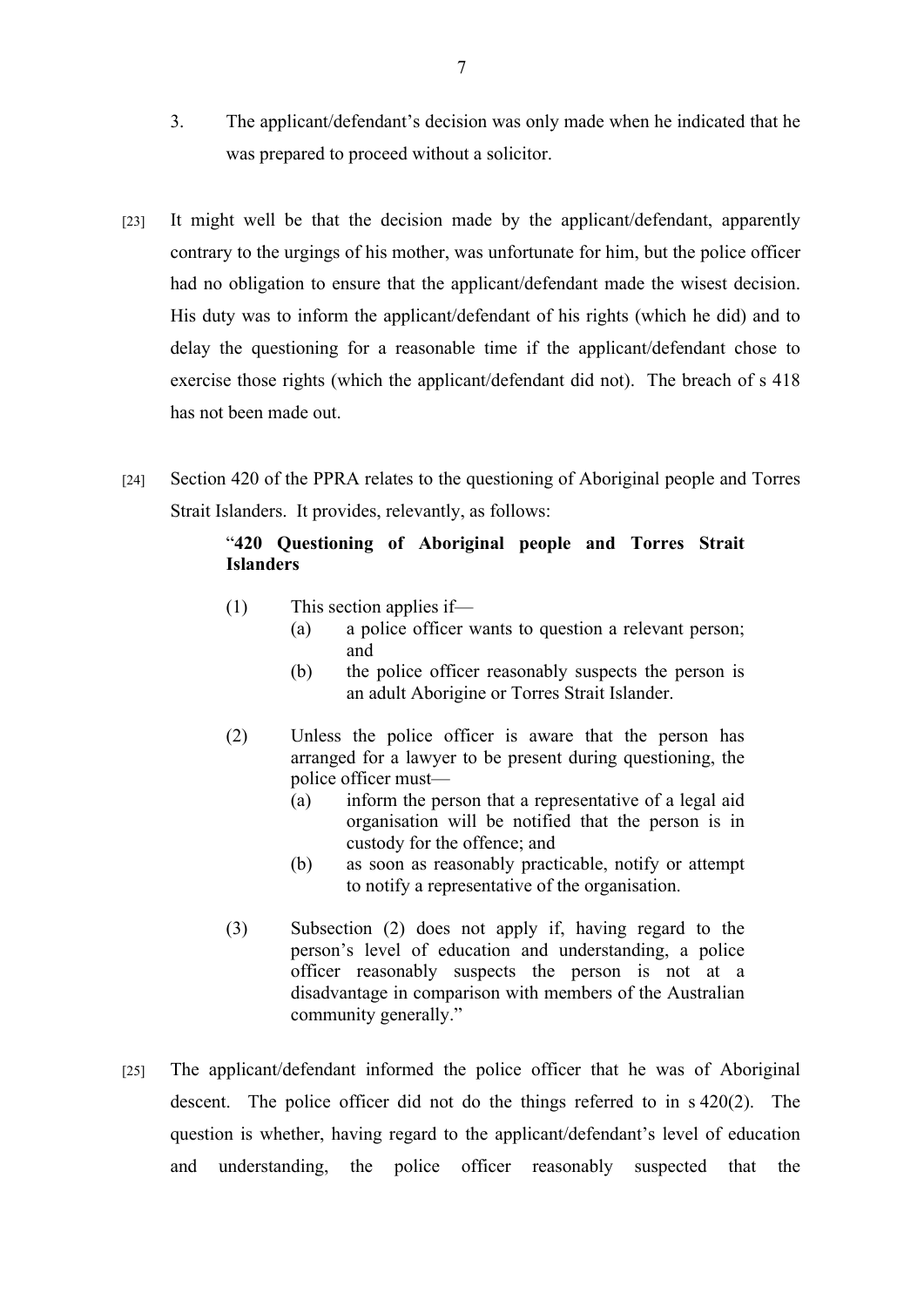applicant/defendant was not at a disadvantage in comparison with members of the Australian community generally.

- [26] The police officer gave evidence to the effect that he did not believe the applicant/defendant was at such a disadvantage. The question is not whether the applicant/defendant was indeed at such a disadvantage, but whether the police officer had a reasonable suspicion that he was not relevantly disadvantaged.
- [27] The applicant/defendant does not have an appearance which immediately identifies him as being of Aboriginal or Torres Strait Islander descent and he was not aware of his Aboriginal descent until relatively shortly before the interview. When asked whether he considered himself to be of Aboriginal or Torres Strait Islander descent he said:

"Oh no I wasn't, I didn't know that I was, but apparently I am."

He went on to say that he found out about two months ago, through family, that he was of that descent.

Since he had previously been unaware of that descent, it may reasonably be suspected that he was not subject to some of the cultural traits, such as suggestibility and a tendency to concurrence, which marks some members of the Aboriginal or Torres Strait Islander community. The way that he answered questions suggests that he did not suffer from that relative disadvantage.

[28] The police officer questioned the applicant/defendant about his level of education and understanding. He established that he had gone to year 10 at school, but not obtained a leaving certificate. He also established that he could read and write english and was able to read a newspaper. He described the applicant/defendant as "a person that you would converse with quite easily". His interaction with the applicant/defendant earlier in the day (when he arrested him) and at the interview led him to conclude that the applicant/defendant understood what was happening, the warnings he was given and the questions he was being asked and had the intelligence to do so.